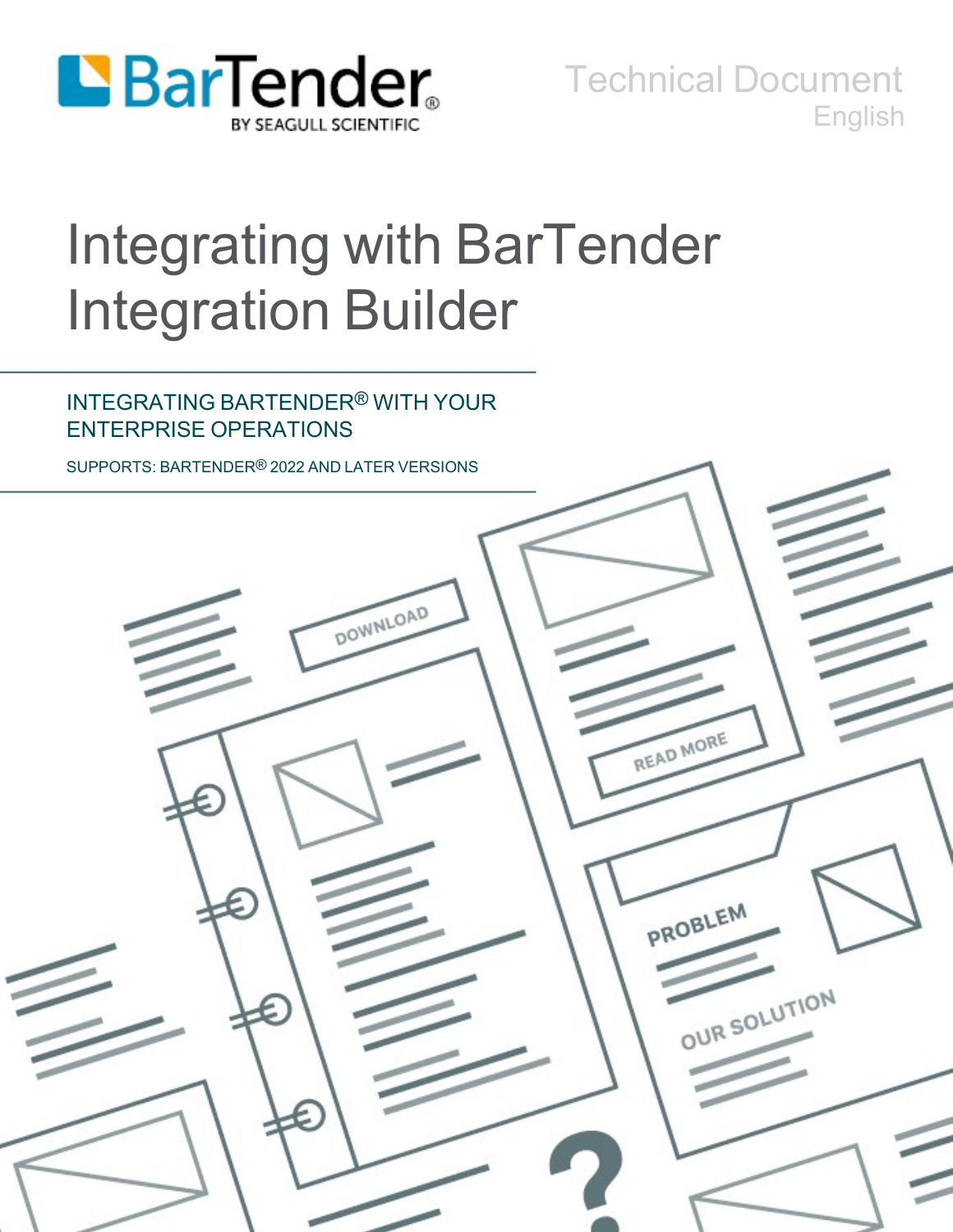# **Contents**

| Understanding the BarTender Native Integration Platform <b>Machineson Action</b> 4                 |  |
|----------------------------------------------------------------------------------------------------|--|
|                                                                                                    |  |
|                                                                                                    |  |
|                                                                                                    |  |
|                                                                                                    |  |
|                                                                                                    |  |
|                                                                                                    |  |
|                                                                                                    |  |
|                                                                                                    |  |
|                                                                                                    |  |
|                                                                                                    |  |
| Deploying Integrations <b>Manual According to the Control of According Control</b> of September 19 |  |
|                                                                                                    |  |
|                                                                                                    |  |
|                                                                                                    |  |
|                                                                                                    |  |
|                                                                                                    |  |
|                                                                                                    |  |
|                                                                                                    |  |
|                                                                                                    |  |
| .14                                                                                                |  |
|                                                                                                    |  |
|                                                                                                    |  |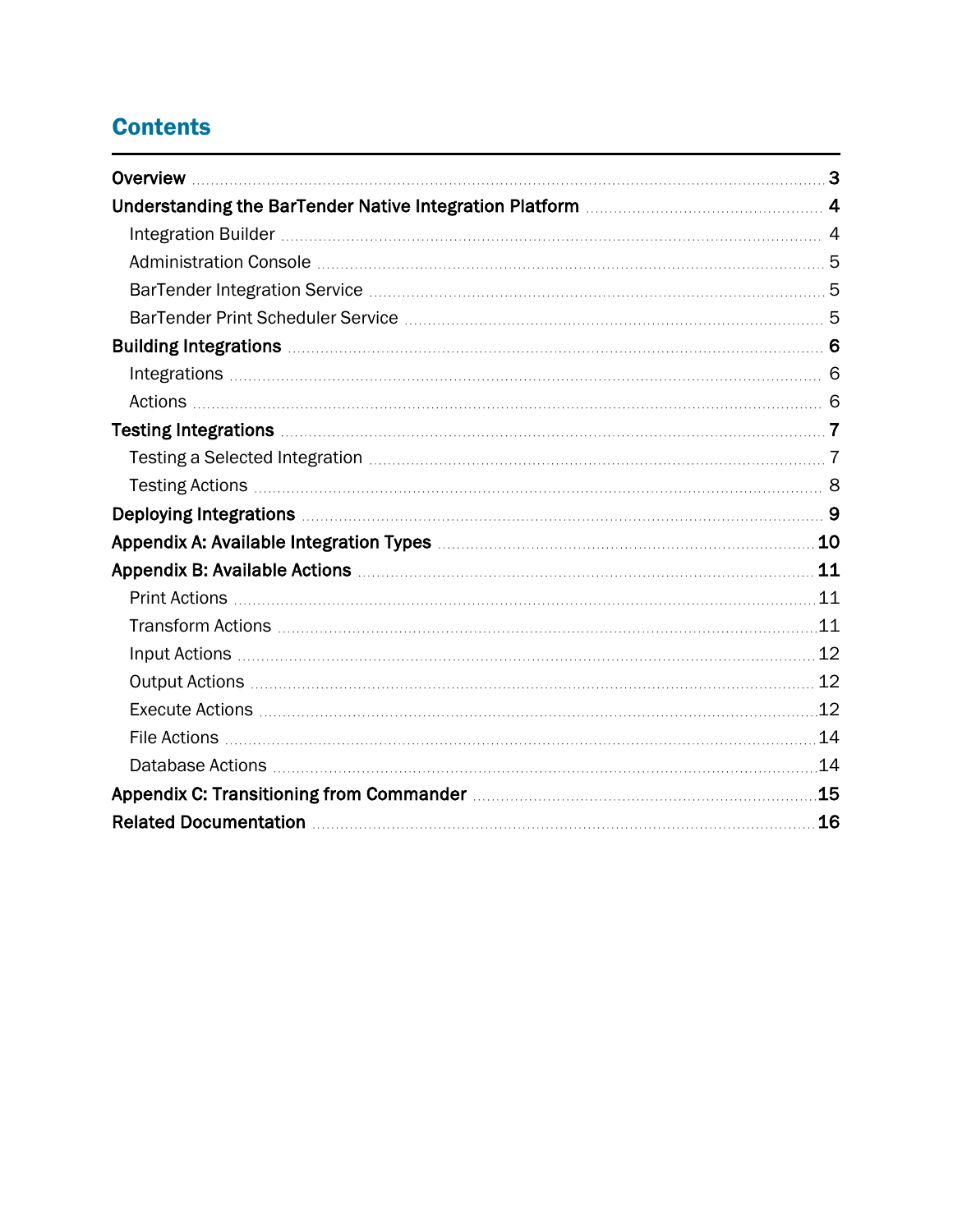### <span id="page-2-0"></span>**Overview**

You can use BarTender to implement a sophisticated printing system that integrates directly with a wide variety of business systems, including SAP and Oracle.

By using BarTender Integration Builder, you can create highly customizable integrations that seamlessly connect the printing capabilities of BarTender to virtually any enterprise business operation. When you create an integration, you define a trigger event that you want the BarTender Integration Service to monitor for, and then when the event occurs, the service runs the actions that you specify.

By using integrations, you can import data from external systems and run tasks automatically without ever needing to start BarTender or any other application.

The BarTender native integration platform consists of two user applications (Administration Console and Integration Builder) that operate together with two Windows-based services (BarTender Integration Service and BarTender Print Scheduler Service) to ensure that your printing operation runs smoothly at all times. You can use this flexible and powerful platform to perform enterprise-level tasks, such as the following:

- Start a print job automatically when a trigger event occurs, such as receiving an email message, saving a file or modifying a database.
- Connect to and communicate with clients via TCP/IP, UDP or HTTP.
- Perform basic file operations, such as move, rename, delete or copy.
- Integrate with enterprise resource planning (ERP) systems by taking advantage of the support for SAP, Oracle and IBM WebSphere connectivity that BarTender offers.

For example, suppose your ERP system routinely drops a data file to a specific network folder location or to a cloud data store. By using Integration Builder, you can create an integration that monitors the location where the file is regularly dropped and that automatically performs one or more actions when a new file is dropped in that location. Actions can include transforming data, printing documents, sending email messages, and many others.

All print jobs that result from an integration are sent to the printers via the Print Scheduler Service. This service intelligently assigns jobs to print engines to maximize performance while maintaining print order and any required serialization.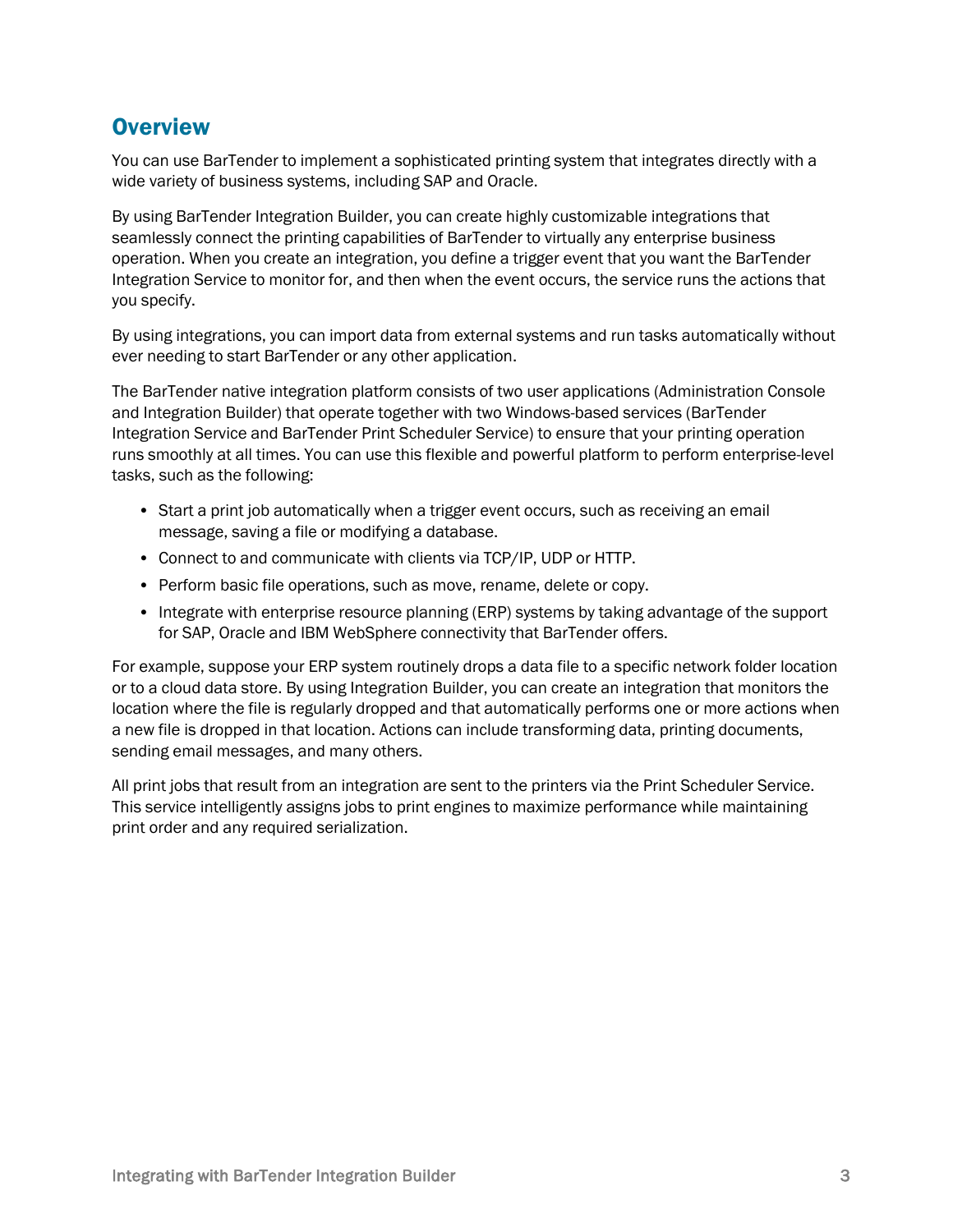### <span id="page-3-0"></span>Understanding the BarTender Native Integration Platform

BarTender provides many ways to integrate with other business systems. By using the following tools, you can create, configure, deploy and manage your integrations:

- [Integration](#page-3-1) Builder
- [Administration](#page-4-0) Console

Additionally, behind the scenes, the following Windows-based services run your integrations and automate your enterprise environment:

- **BarTender [Integration](#page-4-1) Service**
- **[BarTender](#page-4-2) Print Scheduler Service**

This document describes these services so that you can better understand how BarTender runs integrations and ensures that your printing operation runs smoothly at all times, but typically, you never have to interact with either of these services.

#### <span id="page-3-1"></span>*Integration Builder*

Integration Builder makes it easy to create your own integration files. An *integration file* is a proprietary XML document that defines one or more integrations. Each integration consists of a trigger event and one or more actions. (To monitor for more than one trigger event, you create a separate integration for each event.)

You can also use Integration Builder to edit and test the integration files and deploy them to the Integration Service. After you deploy the integration file, the Integration Service begins to monitor for the trigger events that you specified.

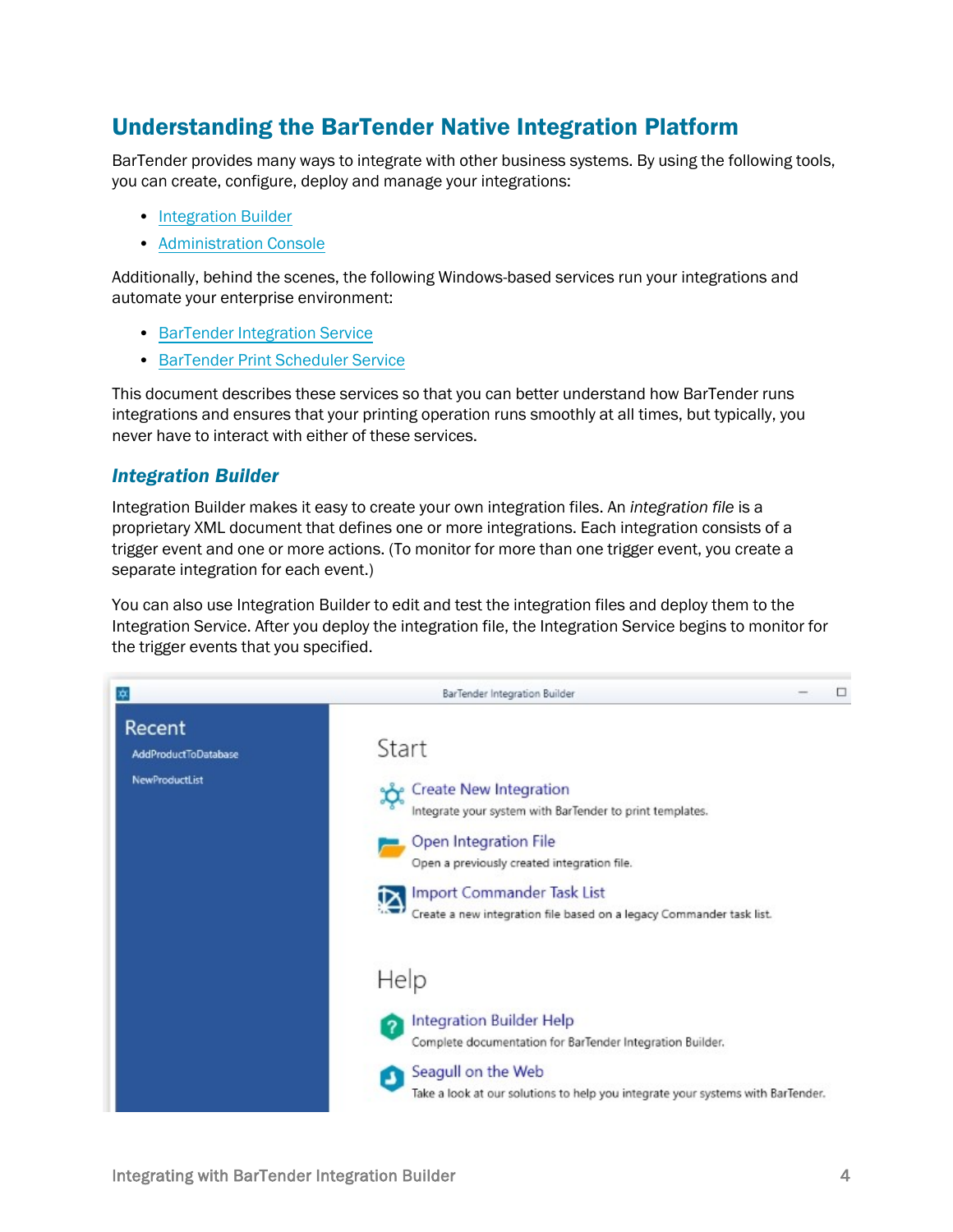### <span id="page-4-0"></span>*Administration Console*

Use the Integrations section of Administration Console to deploy and monitor integrations that are running on a server. At any time, you can monitor the integration's logged messages as the Integration Service detects the trigger event and runs its actions.

Use the Windows Services section of Administration Console to start and stop both the Integration Service and the Print Scheduler Service.

### <span id="page-4-1"></span>*BarTender Integration Service*

The Integration Service monitors for integration trigger events. When it detects a trigger event, it runs actions in response, such as transforming data and printing a BarTender document with that data. In the case of a file event, the data to be processed might be gathered from the file itself. In the case of a TCP/IP request or a serial port event, the data might be gathered from what is sent over that connection.



The action that the Integration Service might process can be as simple as sending a print command for a BarTender document to the Print Scheduler Service. However, many more (and more complex) actions are supported, as described in Appendix [B: Available](#page-10-0) Actions.

The Integration Service can host any number of integration files. You can deploy a new or updated integration file without affecting other integrations that are already running.

#### <span id="page-4-2"></span>*BarTender Print Scheduler Service*

The Print Scheduler Service manages BarTender print engines and intelligently assigns jobs to them while maximizing performance and maintaining print order and any serialization. It uses a single pool of print engines so that resources are used efficiently. The Print Scheduler Service ensures the following:

- Jobs that are printed to a specific printer always come out of that printer in the order the requests were received.
- When documents contain embedded data that can change, such as serialized counters, they are bound to a single print engine to ensure that they are printed in the correct order.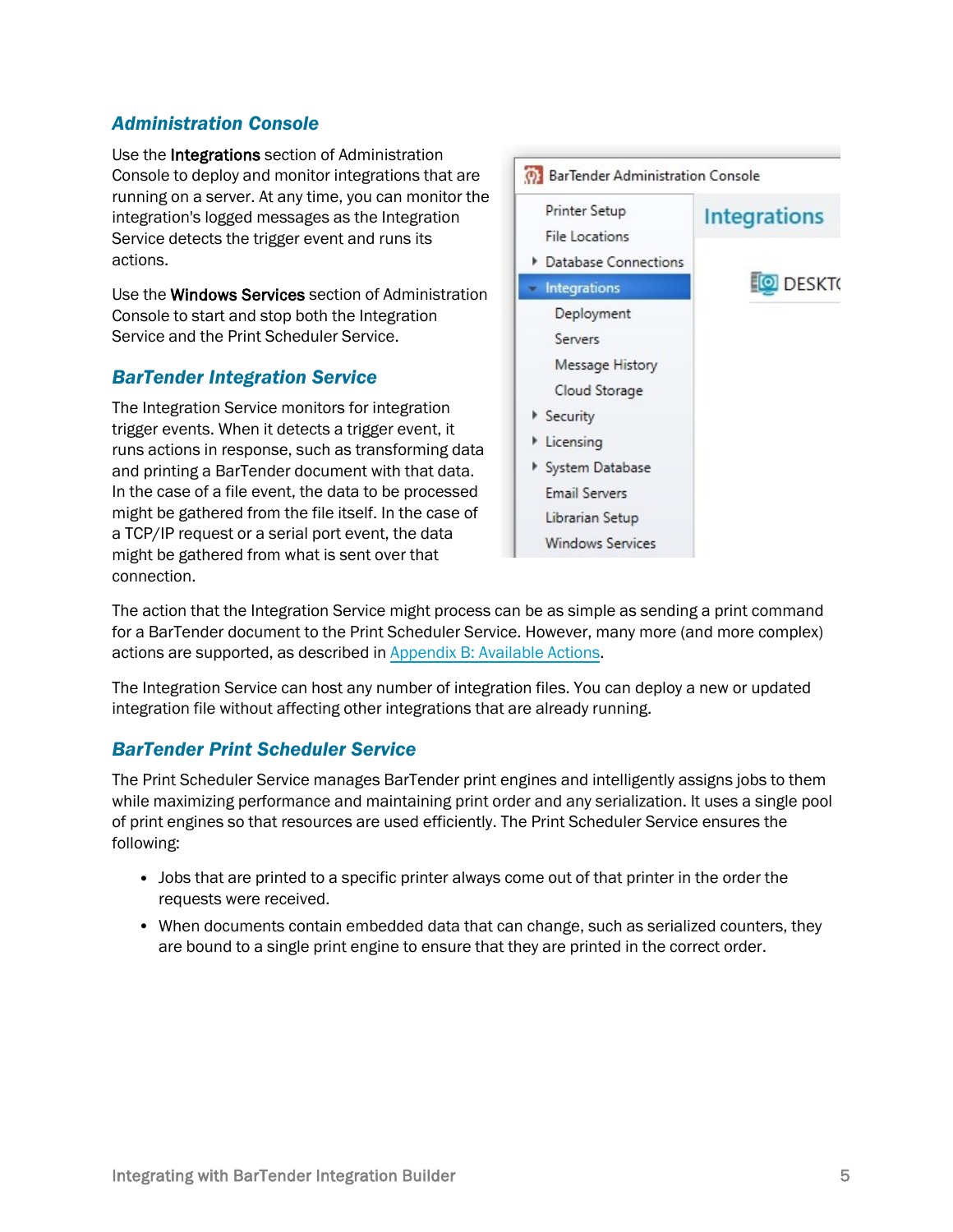# <span id="page-5-0"></span>Building Integrations

Use Integration Builder to create an integration file that includes one or more custom integrations. Each integration in the integration file includes the following:

- A trigger event that the Integration Service monitors for
- One or more actions that the Integration Service runs when the trigger event is detected

For example, a simple integration in an integration file might resemble the following:

- Trigger event: A new file is created.
- Actions: Print a BarTender document that uses the data that the file contains, and then send a "Print Complete" message to the message log.

In this example, each time that a new file is saved in a monitored directory, a BarTender document is automatically printed, and a message is logged on the computer. By using an integration such as this, a company implements a basic auditing mechanism together with their automatic printing operation.

For more information about how to create an integration file, refer to the [Integration](http://help.seagullscientific.com/#../Subsystems/IntegrationBuilder/Content/IntegrationBuilder_Main.html) Builder section of the BarTender help system.

#### <span id="page-5-1"></span>*Integrations*

An integration can specify only one trigger event for the Integration Service to monitor.

Typically, an integration contains data or information that the Integration Service reads and acts on. For example, an integration that contains print-time data can not only trigger the print job but also send the data that it contains along with the print command, so that the data can be read into the document and then printed. Such integrations can also contain Print Command script or BarTender XML (BTXML) script for BarTender to run or variables that can specify certain values at the time the action runs.

An integration need not contain data or information, however. For example, you can configure an empty file to drop into a specific location, where its presence (not its content) directs the Integration Service to begin running the specified actions.

<span id="page-5-2"></span>For a complete list of available integration types, refer to Appendix A: Available [Integration](#page-9-0) Types.

#### *Actions*

Each integration can specify only one event to be monitored, but multiple actions can occur in response to the event. In addition to actions that print BarTender documents (including BarTender process files, BTXML scripts or Print Command scripts), Integration Builder offers a wide variety of other types of actions to meet your needs. For example, you may need to transform data (perhaps from XML to XSLT or from SAP AII to BTXML), send a message to a message log, or create a While loop that continues to run a set of actions until a specified condition is met. Integration Builder actions support these requirements and many more.

For a complete list of available actions, refer to Appendix [B: Available](#page-10-0) Actions.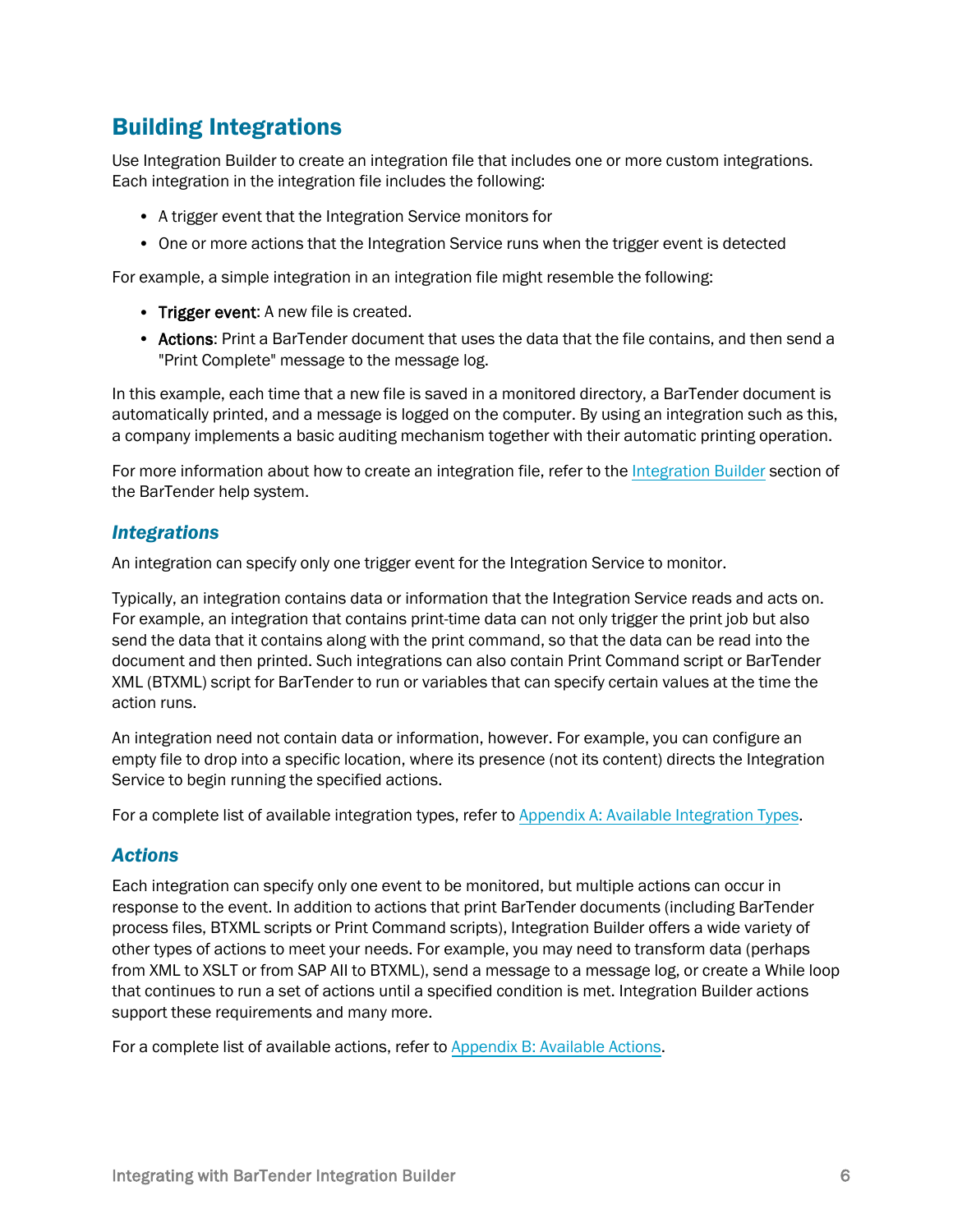# <span id="page-6-0"></span>Testing Integrations

i.

Before you use your integration in a live environment, you should test it to make sure that it works as designed. By using Integration Builder, you can test each integration that is part of the integration file and individually test each action that each integration runs.

> The BarTender System Service must be running so that you can receive any messages that result from the test.

### <span id="page-6-1"></span>*Testing a Selected Integration*

To test a selected integration, click the Test tab, and then click Start to instruct the Integration Service to begin monitoring for the integration trigger event. Then, implement the trigger event. When you do this, the Integration pane and Actions pane display a summary of the test results.

The output pane at the bottom of the property page lists the errors, warnings, and messages that were generated by the integration and its actions. If the integration or any of the actions fail, you can review these messages to determine the cause.

|                                                              | Each Part                                                           |        | <b>J</b> Start                                                                                                           | Stop |
|--------------------------------------------------------------|---------------------------------------------------------------------|--------|--------------------------------------------------------------------------------------------------------------------------|------|
| <b>Waiting For Events</b><br>Status:<br>Event Occurrences: 3 |                                                                     |        | Run Time:<br>1.1 Days<br>Last Executed Event: 8/4/2016 1:32:40 PM                                                        |      |
| Last Started:                                                | 8/4/2016 1:25:09 PM<br>Integration Type:<br><b>File Integration</b> |        | Number of Failures: 1                                                                                                    |      |
| Name                                                         | Actions                                                             | Status | Last Error Message                                                                                                       |      |
|                                                              | Print Document                                                      |        |                                                                                                                          |      |
| Copy File                                                    |                                                                     | O      | Failed to copy 'C:\IB_WP_Examples\Example1                                                                               |      |
|                                                              |                                                                     |        |                                                                                                                          |      |
| <b>O</b> Errors                                              | <b><i>O</i></b> Messages<br>Events<br>Warnings<br>Message           |        | Search Message (Ctrl+F or F3)                                                                                            |      |
| Θ                                                            |                                                                     |        | The input data file 'part.txt' was not processed because one or more actions failed to run. Review all integration actio |      |
| ø                                                            |                                                                     |        | Failed to copy 'C:\IB_WP_Examples\Example1\part.txt' to 'C:\IB_WP_Examples\Example1\Archive\old_part(5).txt'. Detai      |      |
| ∍                                                            | Executing action 'Copy File'.                                       |        |                                                                                                                          |      |
| Θ                                                            | BarTender successfully sent the print job to the spooler.           |        |                                                                                                                          |      |
| э                                                            | Executing action 'Print Document'.                                  |        |                                                                                                                          |      |
| ×                                                            | Executing integration 'Each Part'.                                  |        |                                                                                                                          |      |

When the integration passes testing, it is ready to be deployed.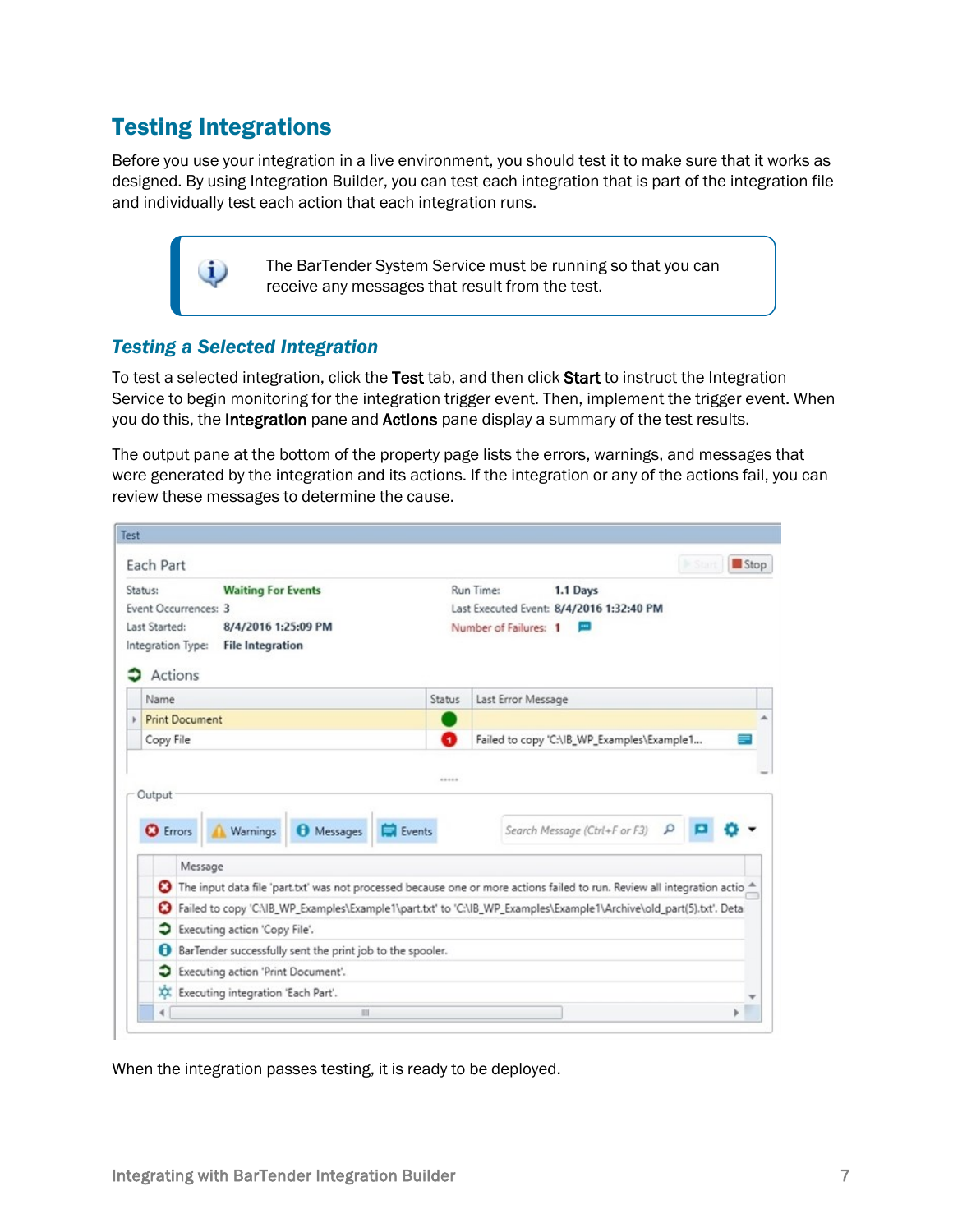### <span id="page-7-0"></span>*Testing Actions*

After you configure an action for an integration, you can test it individually. To do this, select the action in the left navigation pane in Integration Builder, click the Test tab, and then click Test Action.

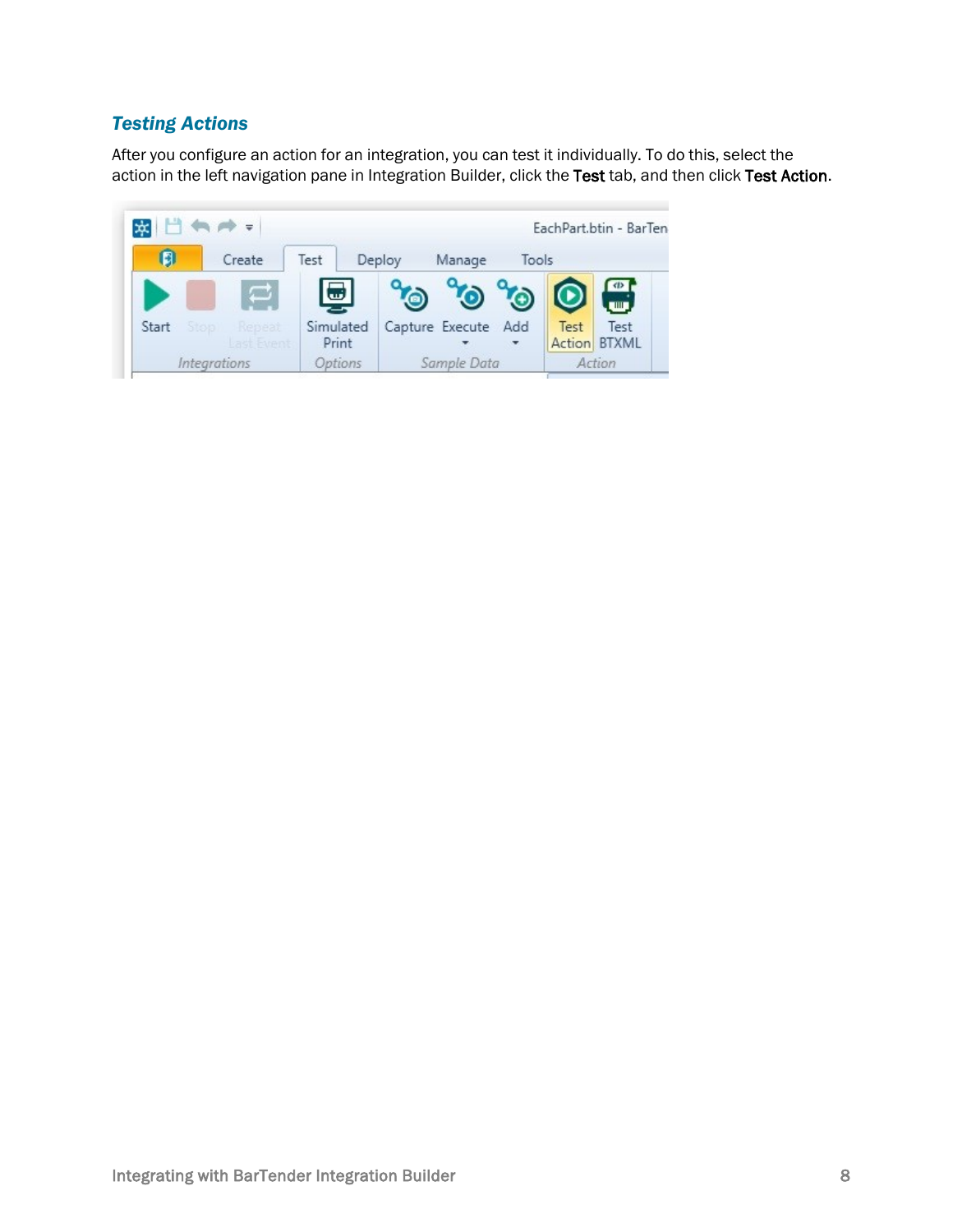# <span id="page-8-0"></span>Deploying Integrations

To deploy an integration means to save it to a server location where it is available to the BarTender Integration Service.

To deploy your integration file, click the Deploy tab in the Integration Builder toolbar, and then click Deploy.



This operation starts the Deploy Integration File wizard, which you use to select the deployment location and to schedule when the deployment occurs.

When you click Finish, the wizard closes, and the integration file is deployed to the selected server according to the schedule that you specified. Additionally, Administration Console opens to the Integrations or Deployment page (depending on the deployment schedule) so that you can view the progress of the deployment.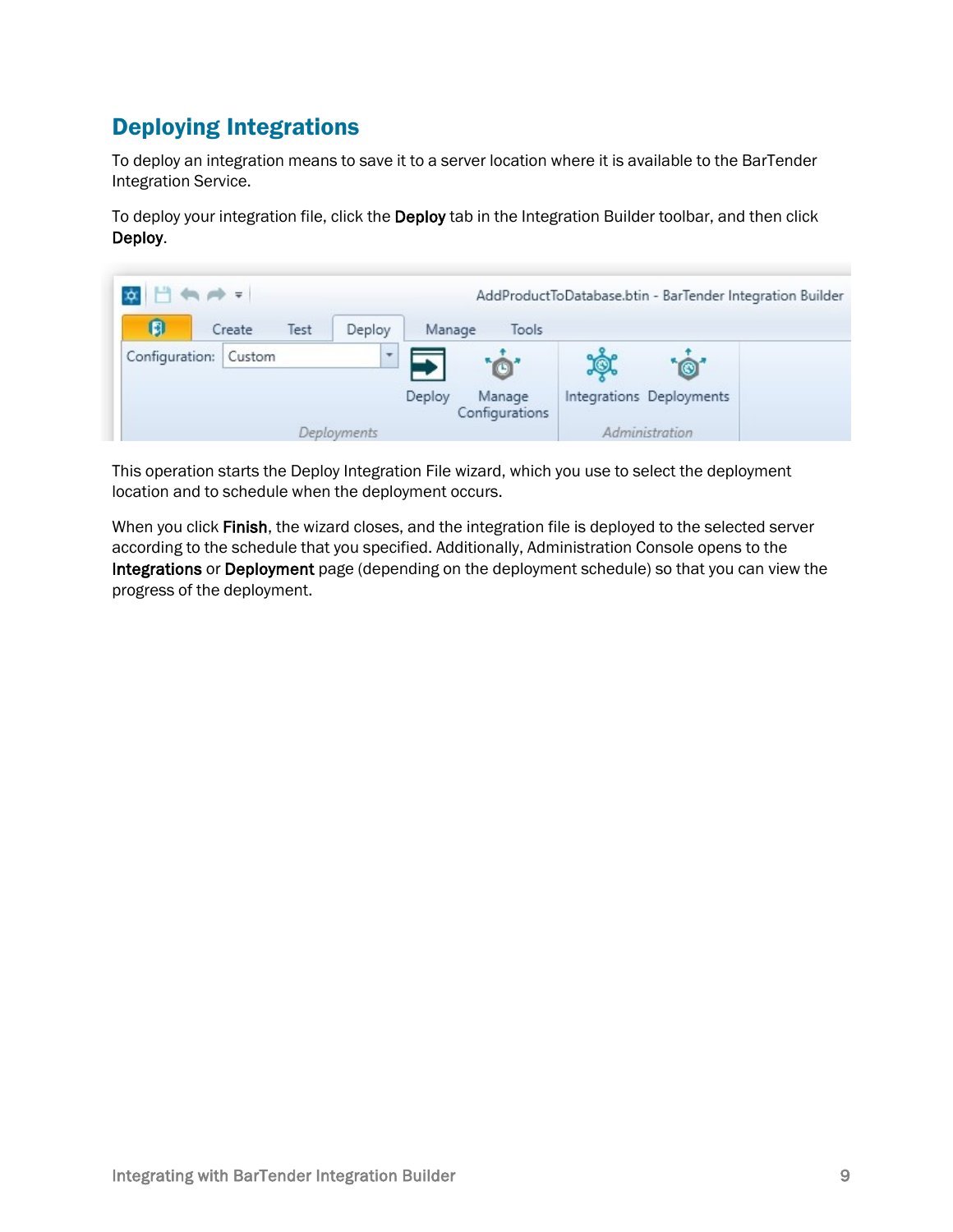# <span id="page-9-0"></span>Appendix A: Available Integration Types

The following integration types are available in Integration Builder.

| <b>Integration</b>    | <b>Description</b>                                                                                                                                                                                                                                                                                                                                               |
|-----------------------|------------------------------------------------------------------------------------------------------------------------------------------------------------------------------------------------------------------------------------------------------------------------------------------------------------------------------------------------------------------|
| File                  | The Integration Service monitors a specified file system or location for a new<br>file to arrive. File systems or locations that can be monitored include a path<br>that is relative to the folder that contains the integration file, a temporary<br>storage folder, a local file system or network share, Librarian, or a supported<br>cloud storage location. |
| <b>Web Service</b>    | The Integration Service monitors for a web service request to arrive.                                                                                                                                                                                                                                                                                            |
| Database              | The Integration Service monitors for a database change. The service polls the<br>specified database at timed intervals, and when a new record is detected, it<br>extracts that data and then uses it to print a job.                                                                                                                                             |
| Email                 | The Integration Service monitors for an email message to be received.                                                                                                                                                                                                                                                                                            |
| <b>Network Socket</b> | The Integration Service monitors for TCP or UDP socket data to arrive.                                                                                                                                                                                                                                                                                           |
| <b>Serial Port</b>    | The Integration Service monitors a serial port for data to arrive.                                                                                                                                                                                                                                                                                               |
| Message Queue         | The Integration Service monitors for a Microsoft Message Queuing (MSMQ)<br>message to arrive.                                                                                                                                                                                                                                                                    |
| <b>Time Schedule</b>  | The Integration Service monitors for a specified time schedule or recurrence<br>interval to occur (for example, every five minutes) and runs the integration<br>according to that schedule or interval. This type of integration is useful for<br>running periodic scripts.                                                                                      |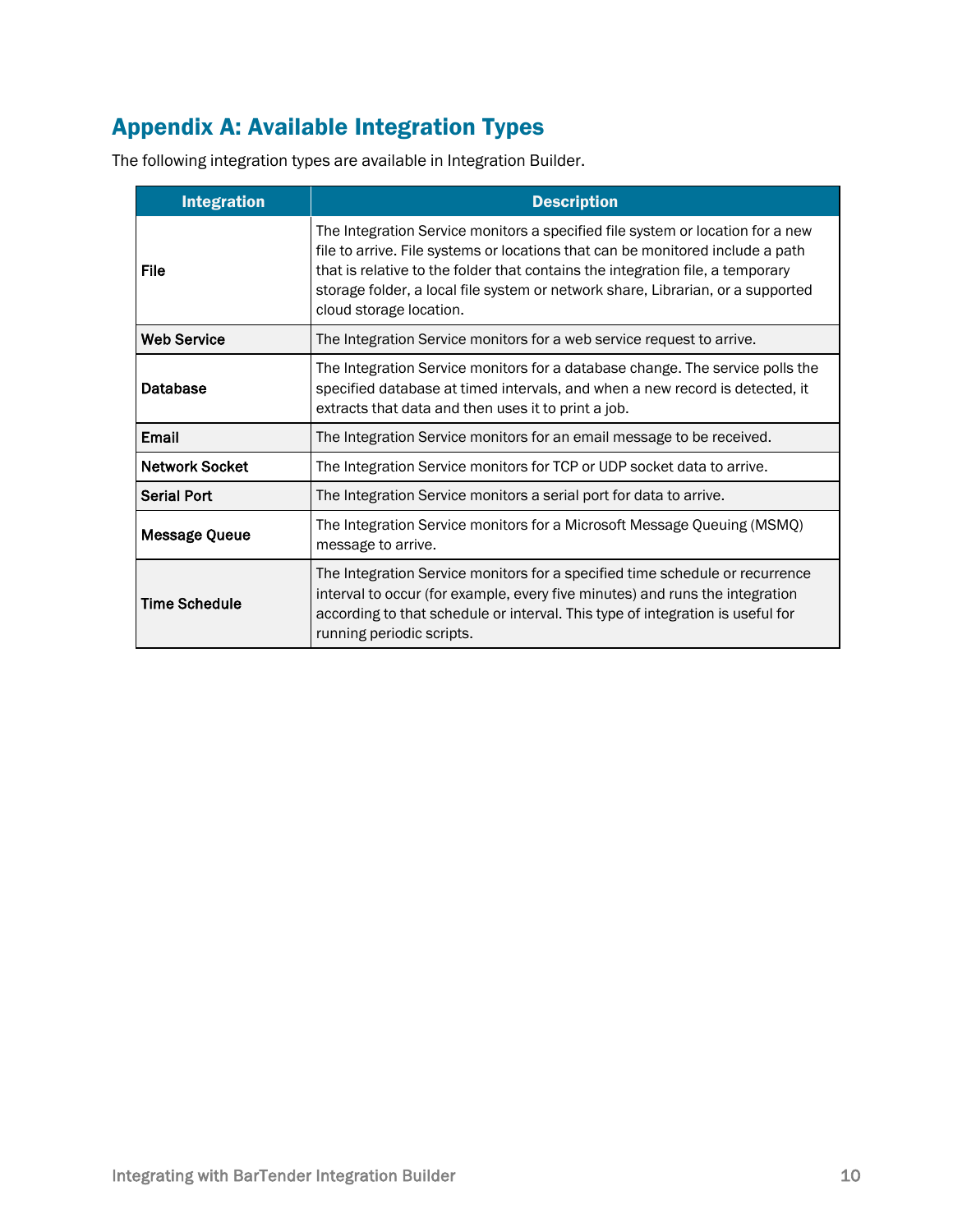# <span id="page-10-0"></span>Appendix B: Available Actions

<span id="page-10-1"></span>The following actions are available in Integration Builder.

### *Print Actions*

| <b>Action</b>               | <b>Description</b>                                                                                                                    |
|-----------------------------|---------------------------------------------------------------------------------------------------------------------------------------|
| <b>Print BTXML Script</b>   | Sends BarTender XML (BTXML) script to BarTender to process the code and<br>complete the tasks that the code defines.                  |
| <b>Print Command Script</b> | Parses and runs a Print Command script, which is a combination of commands<br>and data that the Integration Service can read and run. |
| <b>Print Document</b>       | Prints a BarTender document each time the integration runs.                                                                           |

### <span id="page-10-2"></span>*Transform Actions*

| <b>Action</b>                                                                     | <b>Description</b>                                                                                                                                                                                                                                                                                                |
|-----------------------------------------------------------------------------------|-------------------------------------------------------------------------------------------------------------------------------------------------------------------------------------------------------------------------------------------------------------------------------------------------------------------|
| <b>BTXML Print Response</b><br>to IBM WebSphere<br><b>Sensor Events</b>           | Transforms the print result of a BTXML script into the format that an IBM<br>WebSphere Sensor Event web server can accept. The result is saved in a<br>variable that can subsequently be uploaded by a Send Web Service Request<br>action.                                                                        |
| <b>IBM WebSphere Sensor</b><br><b>Events to BTXML</b>                             | Transforms the sensor event's generated XML print request into BTXML script.                                                                                                                                                                                                                                      |
| <b>IBM WebSphere Sensor</b><br><b>Events to BTXML with</b><br><b>Print Status</b> | Transforms the sensor event's generated XML print request into BTXML script<br>that contains the print status. This action is used with a sensor event that<br>specifies a bidirectional printing interface so that after the job is complete, the<br>job status can be reported back to the calling application. |
| Insert After End of<br><b>Source Text</b>                                         | Opens a specified source and then inserts the provided text or characters at<br>the end of the source text.                                                                                                                                                                                                       |
| <b>Insert Before Start of</b><br><b>Source Text</b>                               | Opens a specified source and then inserts the provided text or characters at<br>the beginning of the source text.                                                                                                                                                                                                 |
| <b>Oracle WMS and MSCA</b><br><b>Print Request to BTXML</b>                       | Transforms Oracle WMS and MSCA print requests into BTXML script.                                                                                                                                                                                                                                                  |
| <b>SAP AII to BTXML</b>                                                           | Transforms a SAP All data packet into BTXML script.                                                                                                                                                                                                                                                               |
| <b>Search and Delete</b>                                                          | Searches for and deletes text or characters in a specified source.                                                                                                                                                                                                                                                |
| <b>Search and Delete</b><br><b>Everything After</b>                               | Searches for text or characters in a specified source and then deletes all the<br>data after the found string.                                                                                                                                                                                                    |
| <b>Search and Delete</b><br><b>Everything Before</b>                              | Searches for text or characters in a specified source and then deletes all the<br>data before the found string.                                                                                                                                                                                                   |
| <b>Search and Insert After</b>                                                    | Searches for text or characters in a specified source and then inserts the<br>provided content directly after it.                                                                                                                                                                                                 |
| Search and Insert<br><b>Before</b>                                                | Searches for text or characters in a specified source and then inserts the<br>provided content directly before it.                                                                                                                                                                                                |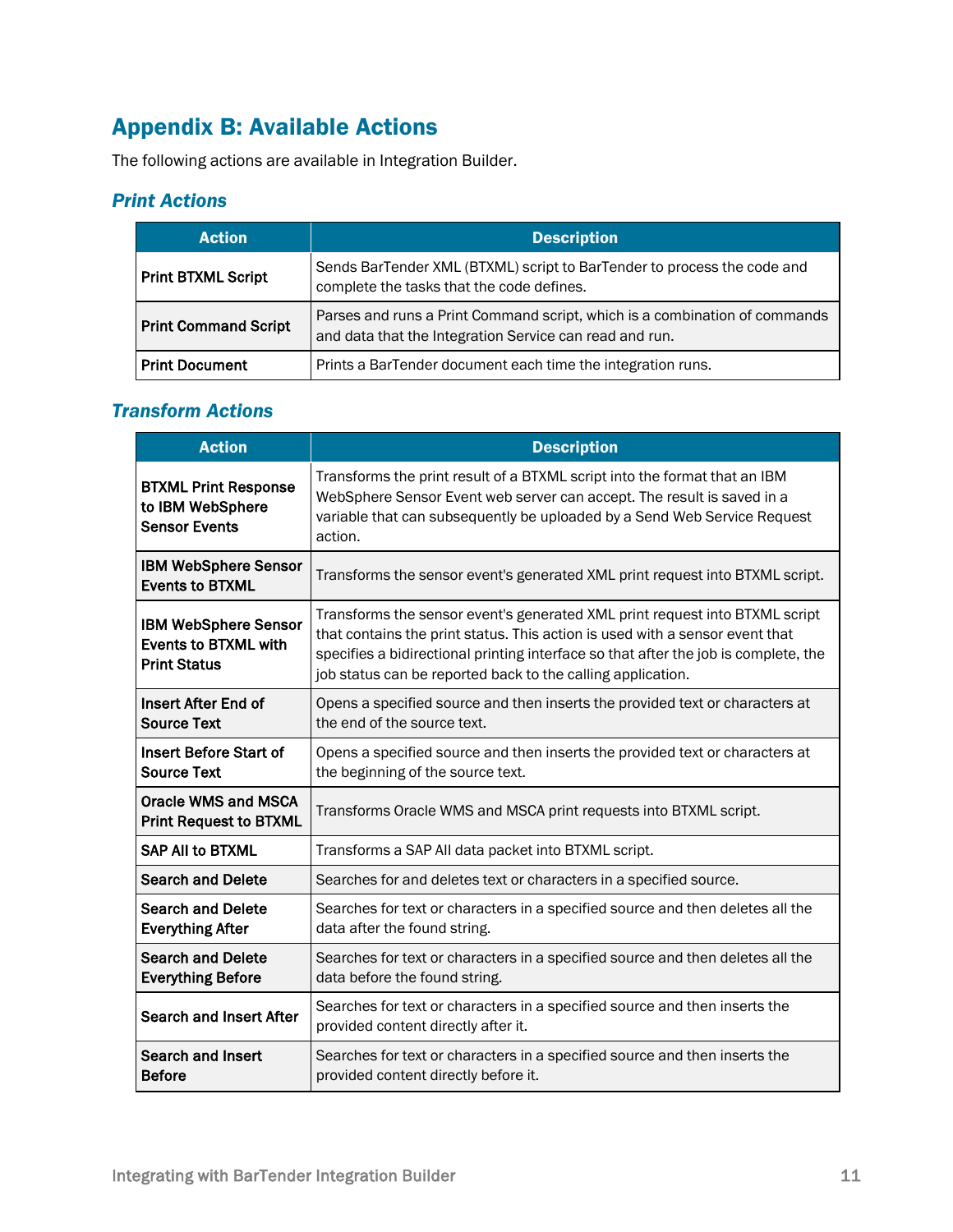| <b>Search and Replace</b>          | Searches for text or characters in a specified source and then replaces it with<br>the provided content.                                                                                      |
|------------------------------------|-----------------------------------------------------------------------------------------------------------------------------------------------------------------------------------------------|
| Transform Text to<br>Record Set    | Transforms a source of text into a record set that is defined by a sample text<br>database and then saves that record set as a variable that can be used by<br>subsequent actions.            |
| Transform XML using<br><b>XSLT</b> | Uses an XSLT stylesheet to transform another application's output XML from its<br>original XML format into another XML format. The reformatted XML is then<br>placed into an output variable. |

### <span id="page-11-0"></span>*Input Actions*

| <b>Action</b>                      | <b>Description</b>                                                                                                                                        |
|------------------------------------|-----------------------------------------------------------------------------------------------------------------------------------------------------------|
| <b>Read File</b>                   | Directs the Integration Service to read a file's content on any supported file<br>system.                                                                 |
| <b>Read from Network</b><br>Socket | Directs the Integration Service to read from a TCP or UDP socket for incoming<br>data.                                                                    |
| <b>Read from Serial Port</b>       | Directs the Integration Service to read from a serial port for incoming data.                                                                             |
| <b>Wait for File</b>               | Directs the Integration Service to monitor a specified folder for a specified file<br>or file type to arrive. When the file is detected, the action runs. |

### <span id="page-11-1"></span>*Output Actions*

| <b>Action</b>                   | <b>Description</b>                                             |
|---------------------------------|----------------------------------------------------------------|
| <b>Send Email</b>               | Sends an email message to the email accounts that you specify. |
| <b>Send to Message</b><br>Queue | Writes a message to MSMO.                                      |
| <b>Send to Network Socket</b>   | Sends information over a TCP or UDP socket.                    |
| Send to Serial Port             | Writes data to a serial port.                                  |
| Send Web Service<br>Request     | Sends an HTTP request to a web service (REST or SOAP).         |
| <b>Write File</b>               | Writes content to a file.                                      |
| Write Message to Log            | Sends information to the message log.                          |

### <span id="page-11-2"></span>*Execute Actions*

| <b>Action</b>                    | <b>Description</b>                                                                                           |
|----------------------------------|--------------------------------------------------------------------------------------------------------------|
| <b>BarTender Command</b><br>Line | Prints a BarTender document by using the command-line interface.                                             |
| <b>BarTender Process</b>         | Prints multiple BarTender documents in a Process Builder process file or a<br>legacy Batch Maker batch file. |
| <b>Decrement Variable</b>        | Specifies a variable whose value you want to decrement each time the action is<br>run.                       |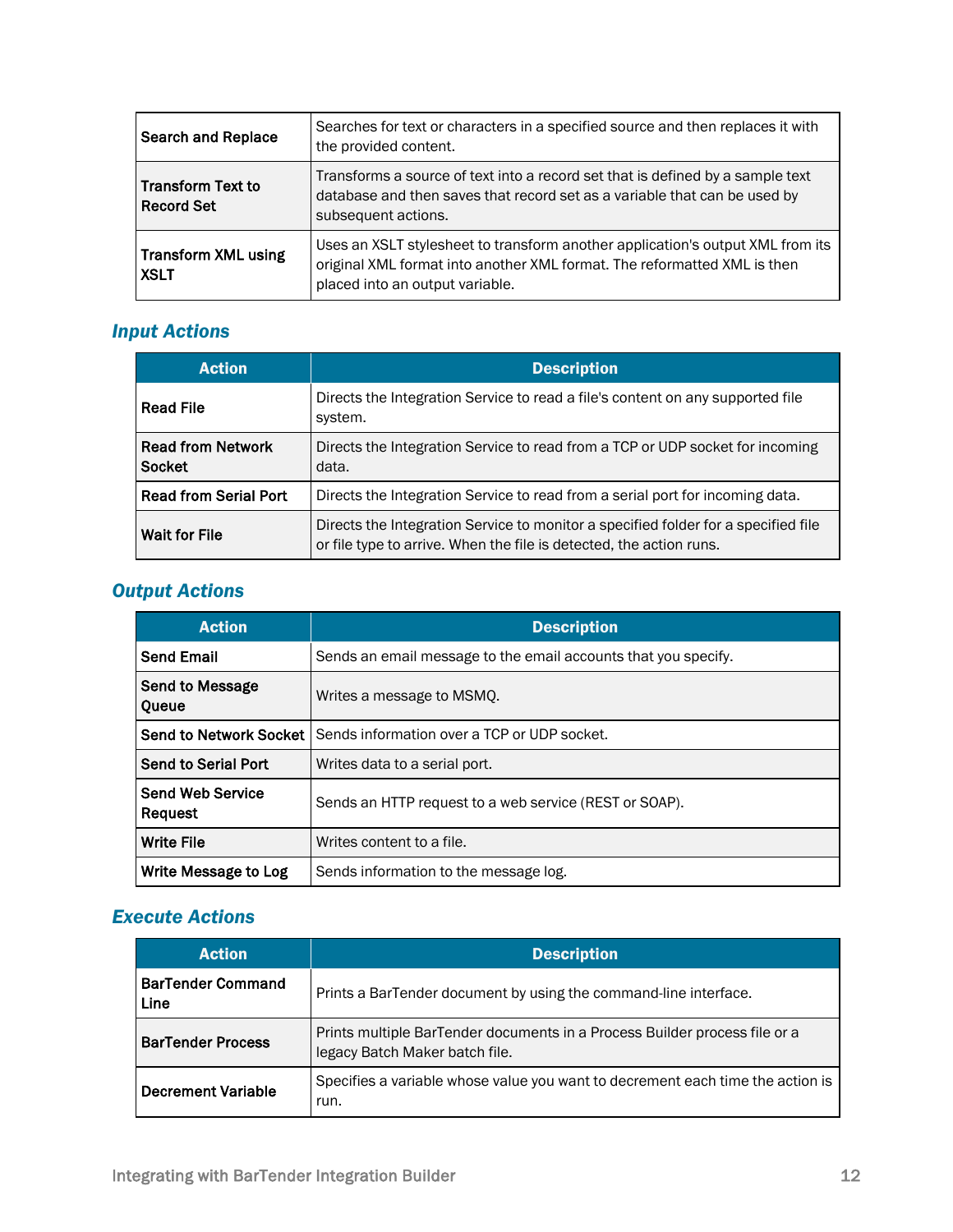| <b>For Each Database</b><br>Record | Runs a database query and runs actions for each record.                                                                                                                                                                                                                                                                                |
|------------------------------------|----------------------------------------------------------------------------------------------------------------------------------------------------------------------------------------------------------------------------------------------------------------------------------------------------------------------------------------|
| For Each File in Archive           | Runs an action or group of actions for each file in an archive.                                                                                                                                                                                                                                                                        |
| For Each File in Folder            | Runs an action or group of actions for each file in a folder.                                                                                                                                                                                                                                                                          |
| For Loop                           | Specifies an action or group of actions that the Integration Service continues to<br>run sequentially until a specified value is reached by either incrementing or<br>decrementing an assigned variable value with each loop iteration.                                                                                                |
| Go To                              | Instructs the Integration Service to jump to one of the following locations:<br>• Any designated action within the integration, whether or not it is in the<br>same action group.<br>The next iteration of a While Loop or For Loop action.<br>The end of the current action group. Any actions that follow the group<br>are then run. |
| Group                              | Specifies a subgroup of actions for an integration. The actions in the group can<br>be run repeatedly in sequence or in parallel.                                                                                                                                                                                                      |
| <b>Increment Variable</b>          | Specifies a variable whose value you want to increment each time the action is<br>run.                                                                                                                                                                                                                                                 |
| <b>Power Shell Command</b>         | Runs a Microsoft PowerShell command.                                                                                                                                                                                                                                                                                                   |
| <b>Print BTXML Script</b>          | Sends BTXML script to BarTender to process the code and complete the tasks<br>that the code defines.                                                                                                                                                                                                                                   |
| <b>Print Command Script</b>        | Parses and runs a Print Command script, which is a combination of commands<br>and data that the Integration Service can read and run.                                                                                                                                                                                                  |
| <b>Print Document</b>              | Prints a BarTender document each time the integration runs.                                                                                                                                                                                                                                                                            |
| <b>Select Case</b>                 | Runs the actions for one of the specified cases according to their conditions.                                                                                                                                                                                                                                                         |
| <b>Set Multiple Variables</b>      | Sets the values of one or more variables, including existing variables or new<br>variables that you specify.                                                                                                                                                                                                                           |
| <b>Set Variable</b>                | Sets the value for an existing variable or a new variable that you specify.                                                                                                                                                                                                                                                            |
| <b>Shell Command</b>               | Runs a shell command that can be used to run operating system commands or<br>third-party utilities.                                                                                                                                                                                                                                    |
| <b>Stop</b>                        | Stops all actions for the integration in which it is running. This action does not<br>stop actions that are running under any other integration in the integration file.                                                                                                                                                               |
| Wait                               | Instructs the integration to wait for a specified time period to elapse before it<br>completes. This action creates a pause in sequential actions.                                                                                                                                                                                     |
| <b>Wait for File</b>               | Directs the Integration Service to monitor a specified folder for a specified file<br>or file type to arrive. When the file is detected, the action runs.                                                                                                                                                                              |
| <b>While Loop</b>                  | Specifies an action or group of actions that the Integration Service continues to<br>run sequentially as long as the specified condition continues to be met.                                                                                                                                                                          |
| <b>Workflow Transition</b>         | Causes a Librarian file that is assigned to a workflow to transition from one<br>workflow state to another.                                                                                                                                                                                                                            |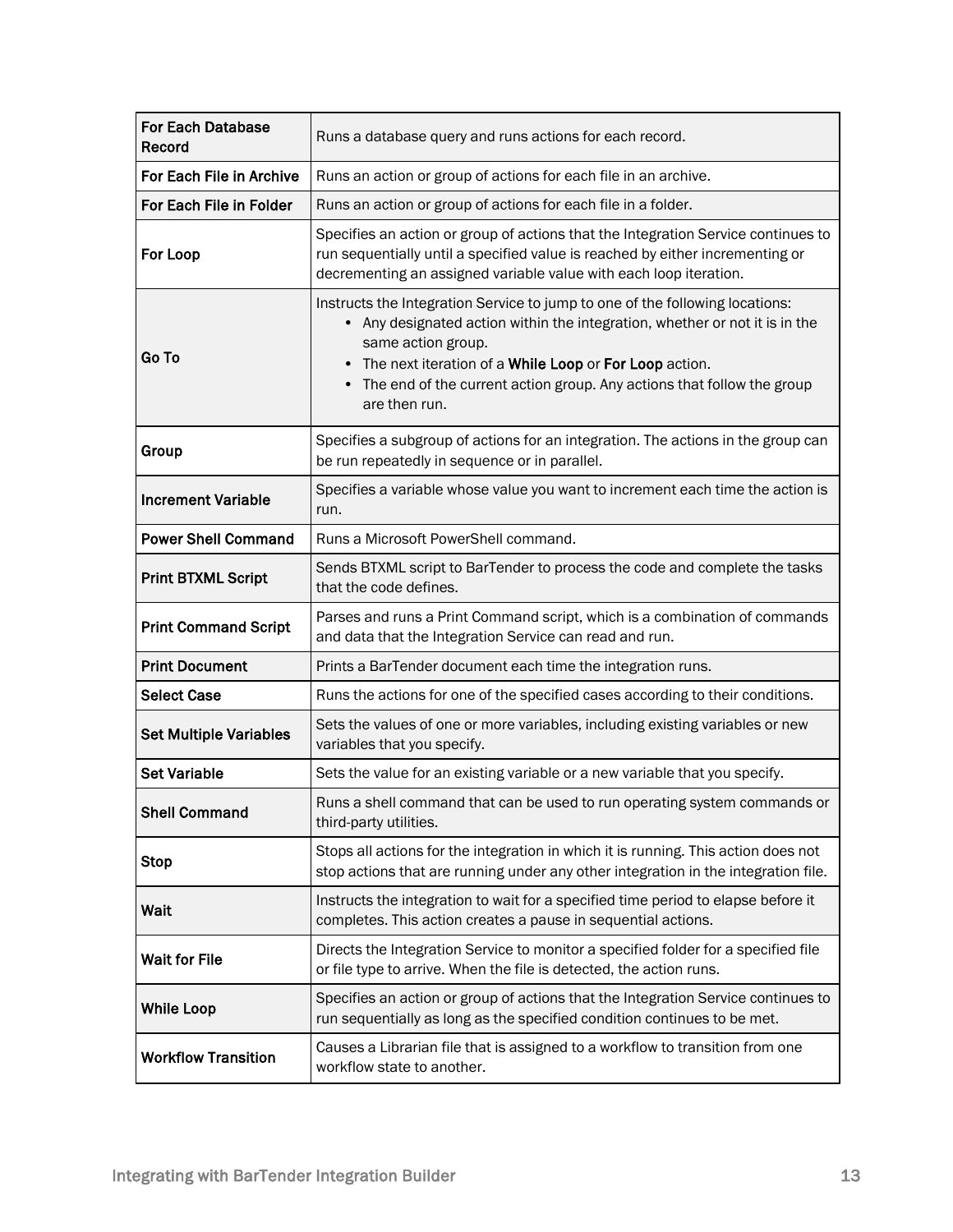### <span id="page-13-0"></span>*File Actions*

| <b>Action</b>                               | <b>Description</b>                                                                                                                                      |
|---------------------------------------------|---------------------------------------------------------------------------------------------------------------------------------------------------------|
| <b>Add Files to Archive</b>                 | Adds files to an archive.                                                                                                                               |
| <b>Copy File</b>                            | Copies a file to another location.                                                                                                                      |
| <b>Copy Folder</b>                          | Copies a folder to another location.                                                                                                                    |
| <b>Create Folder</b>                        | Creates a folder.                                                                                                                                       |
| <b>Delete File</b>                          | Deletes a file.                                                                                                                                         |
| Delete Folder                               | Deletes a folder.                                                                                                                                       |
| <b>Extract Files from</b><br><b>Archive</b> | Extracts files from an archive to the specified folder.                                                                                                 |
| For Each File in Archive                    | Runs an action or group of actions for each file in an archive.                                                                                         |
| For Each File in Folder                     | Runs an action or group of actions for each file in a folder.                                                                                           |
| <b>Move File</b>                            | Moves a file to another location.                                                                                                                       |
| Move Folder                                 | Moves a folder to another location.                                                                                                                     |
| <b>Read File</b>                            | Directs the Integration Service to monitor a specified folder for a defined file<br>type and then read the data in that file and save it to a variable. |
| <b>Rename File</b>                          | Renames a file.                                                                                                                                         |
| <b>Rename Folder</b>                        | Renames a folder.                                                                                                                                       |
| <b>Workflow Transition</b>                  | Causes a Librarian file that is assigned to a workflow to transition from one<br>workflow state to another.                                             |
| <b>Write File</b>                           | Writes content to a file.                                                                                                                               |

### <span id="page-13-1"></span>*Database Actions*

| <b>Action</b>                                 | <b>Description</b>                                                                                                                                                                 |
|-----------------------------------------------|------------------------------------------------------------------------------------------------------------------------------------------------------------------------------------|
| Delete Database<br>Record                     | Deletes one or more database records.                                                                                                                                              |
| <b>Execute SOL</b>                            | Run a sequence of Structured Query Language (SQL) commands.                                                                                                                        |
| <b>For Each Database</b><br>Record            | Runs a database query and runs actions for each record.                                                                                                                            |
| <b>Insert Database Record</b>                 | Inserts a database record.                                                                                                                                                         |
| <b>Transform Text to</b><br><b>Record Set</b> | Transforms a source of text into a record set that is defined by a sample text<br>database and then saves that record set as a variable that can be used by<br>subsequent actions. |
| <b>Update Database</b><br><b>Records</b>      | Updates one or more database records.                                                                                                                                              |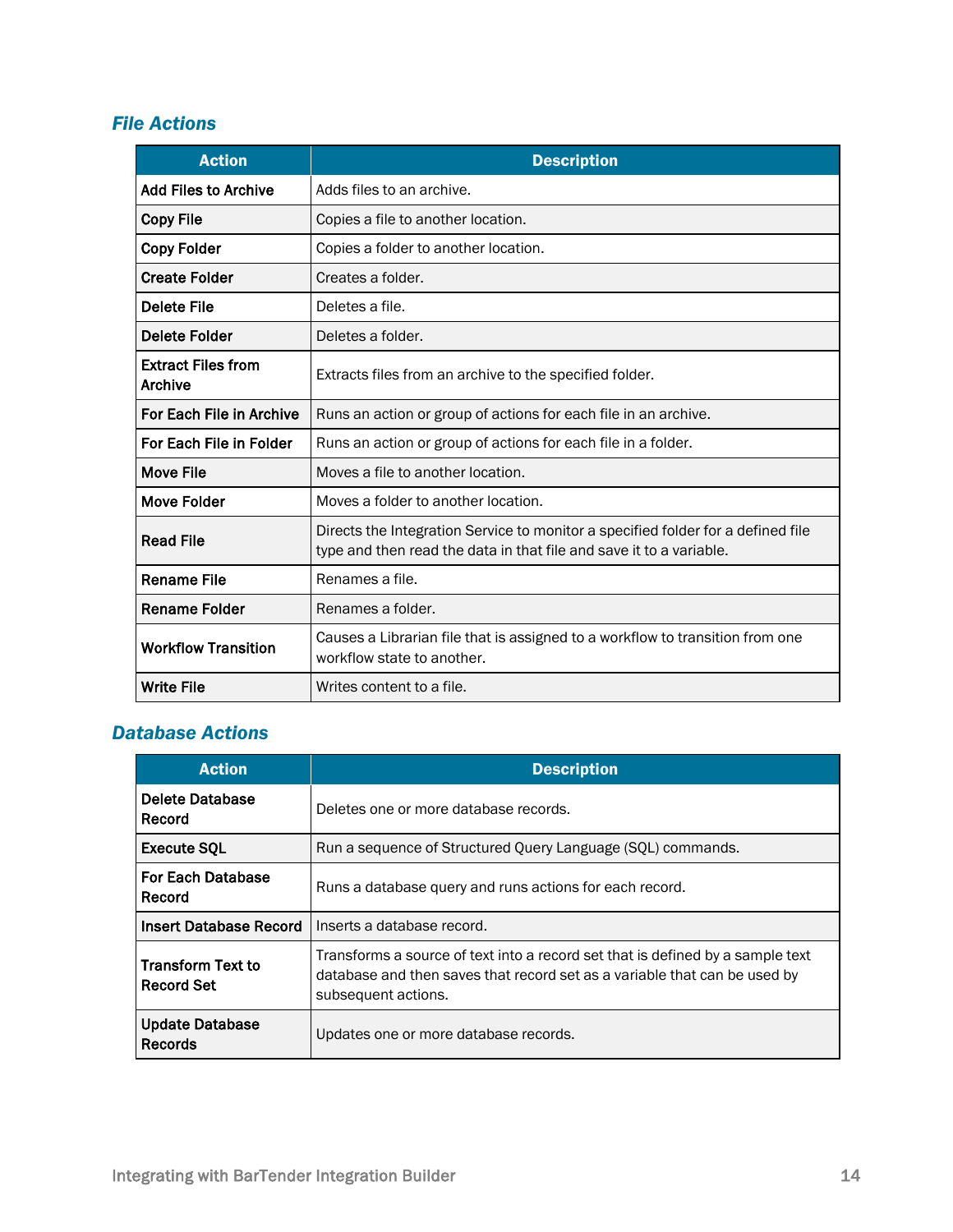# <span id="page-14-0"></span>Appendix C: Transitioning from Commander

Integration Builder completely replaces the legacy Commander companion application. Compared to Commander, Integration Builder has expanded capabilities for communicating with your company's software applications and increased printing efficiency. For more information, refer to the *Transitioning from Commander to Integration Builder* technical document:

<https://www.seagullscientific.com/resources/white-papers/>